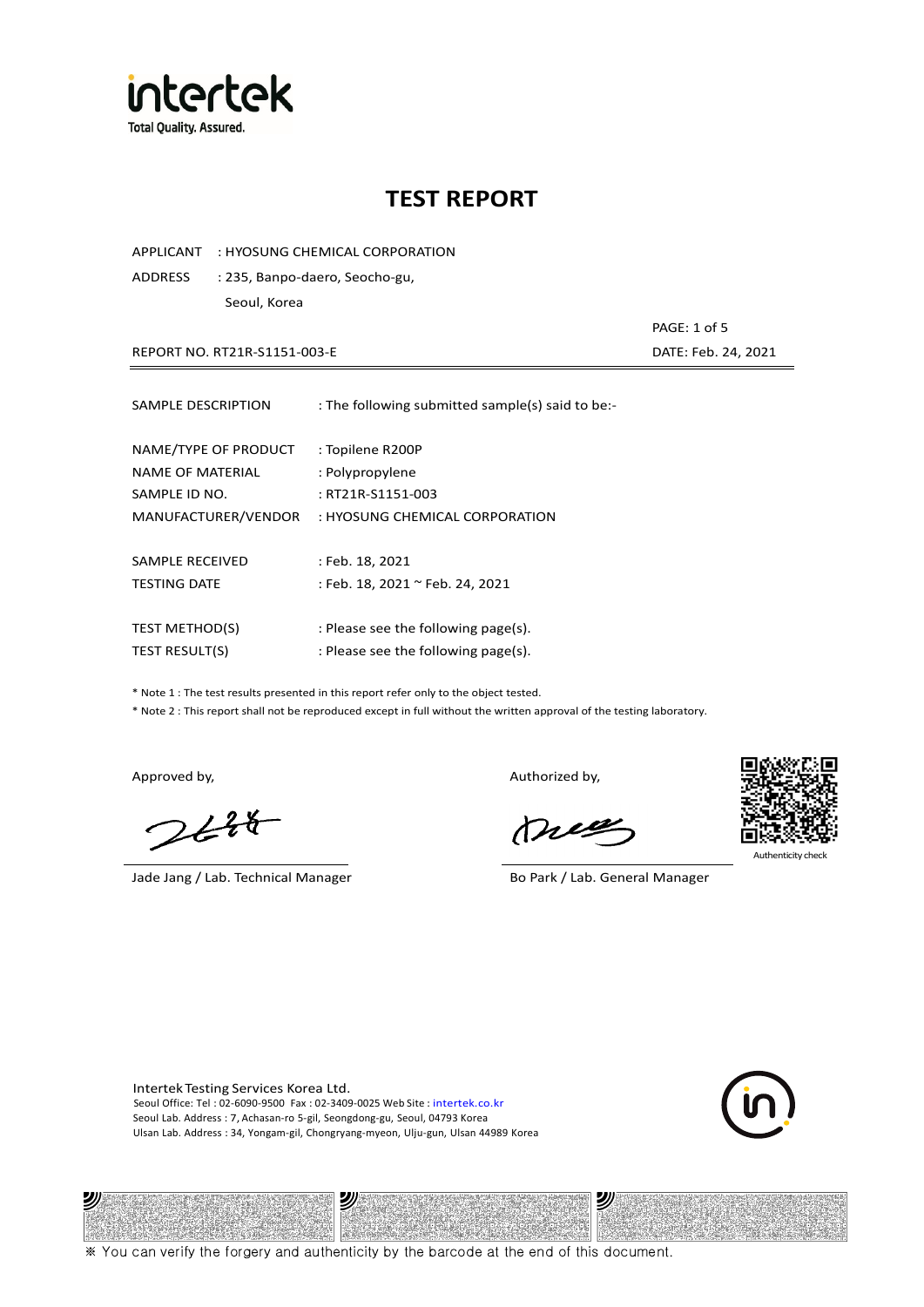

REPORT NO. RT21R-S1151-003-E DATE: Feb. 24, 2021

PAGE: 2 of 5

SAMPLE ID NO. : RT21R-S1151-003

SAMPLE DESCRIPTION : Topilene R200P

| <b>TEST ITEM</b>                        | <b>UNIT</b> | <b>TEST METHOD</b>                                                                                                                          | <b>MDL</b>     | <b>RESULT</b> |
|-----------------------------------------|-------------|---------------------------------------------------------------------------------------------------------------------------------------------|----------------|---------------|
| Cadmium (Cd)                            | mg/kg       | With reference to<br>IEC 62321-5 Edition 1.0 : 2013,                                                                                        | 0.5            | N.D.          |
| Lead (Pb)                               | mg/kg       | by acid digestion and<br>determined by ICP-OES                                                                                              | 5              | N.D.          |
| Mercury (Hg)                            | mg/kg       | With reference to<br>IEC 62321-4: 2013/AMD1:<br>2017, by acid digestion and<br>determined by ICP-OES                                        | $\overline{2}$ | N.D.          |
| Hexavalent Chromium (Cr <sup>6+</sup> ) | mg/kg       | With reference to<br>IEC 62321-7-2<br>Edition 1.0 : 2017,<br>by alkaline/toluene digestion<br>and determined by UV-VIS<br>Spectrophotometer | 8              | N.D.          |
| Polybrominated Biphenyl (PBBs)          |             |                                                                                                                                             |                |               |
| Monobromobiphenyl                       | mg/kg       |                                                                                                                                             | 5              | N.D.          |
| Dibromobiphenyl                         | mg/kg       |                                                                                                                                             | 5              | N.D.          |
| Tribromobiphenyl                        | mg/kg       |                                                                                                                                             | 5              | N.D.          |
| Tetrabromobiphenyl                      | mg/kg       | With reference to                                                                                                                           | 5              | N.D.          |
| Pentabromobiphenyl                      | mg/kg       | IEC 62321-6 Edition 1.0 : 2015,                                                                                                             | 5              | N.D.          |
| Hexabromobiphenyl                       | mq/kg       | by solvent extraction and                                                                                                                   | 5              | N.D.          |
| Heptabromobiphenyl                      | mg/kg       | determined by GC/MS                                                                                                                         | 5              | N.D.          |
| Octabromobiphenyl                       | mq/kg       |                                                                                                                                             | 5              | N.D.          |
| Nonabromobiphenyl                       | mg/kg       |                                                                                                                                             | 5              | N.D.          |
| Decabromobiphenyl                       | mg/kg       |                                                                                                                                             | 5              | N.D.          |
| Polybrominated Diphenyl Ether (PBDEs)   |             |                                                                                                                                             |                |               |
| Monobromodiphenyl ether                 | mg/kg       |                                                                                                                                             | 5              | N.D.          |
| Dibromodiphenyl ether                   | mg/kg       |                                                                                                                                             | 5              | N.D.          |
| Tribromodiphenyl ether                  | mg/kg       |                                                                                                                                             | 5              | N.D.          |
| Tetrabromodiphenyl ether                | mg/kg       | With reference to                                                                                                                           | 5              | N.D.          |
| Pentabromodiphenyl ether                | mg/kg       | IEC 62321-6 Edition 1.0: 2015,                                                                                                              | 5              | N.D.          |
| Hexabromodiphenyl ether                 | mg/kg       | by solvent extraction and                                                                                                                   | 5              | N.D.          |
| Heptabromodiphenyl ether                | mg/kg       | determined by GC/MS                                                                                                                         | 5              | N.D.          |
| Octabromodiphenyl ether                 | mg/kg       |                                                                                                                                             | 5              | N.D.          |
| Nonabromodiphenyl ether                 | mg/kg       |                                                                                                                                             | 5              | N.D.          |
| Decabromodiphenyl ether                 | mg/kg       |                                                                                                                                             | 5              | N.D.          |

Tested by : Jooyeon Lee, Chano Kim, Hayan Park

Notes : mg/kg = ppm = parts per million  $<$  = Less than N.D. = Not detected ( <MDL )

ツル

MDL = Method detection limit

Intertek Testing Services Korea Ltd. Seoul Office: Tel : 02-6090-9500 Fax : 02-3409-0025 Web Site : intertek.co.kr Seoul Lab. Address : 7, Achasan-ro 5-gil, Seongdong-gu, Seoul, 04793 Korea Ulsan Lab. Address : 34, Yongam-gil, Chongryang-myeon, Ulju-gun, Ulsan 44989 Korea

沙

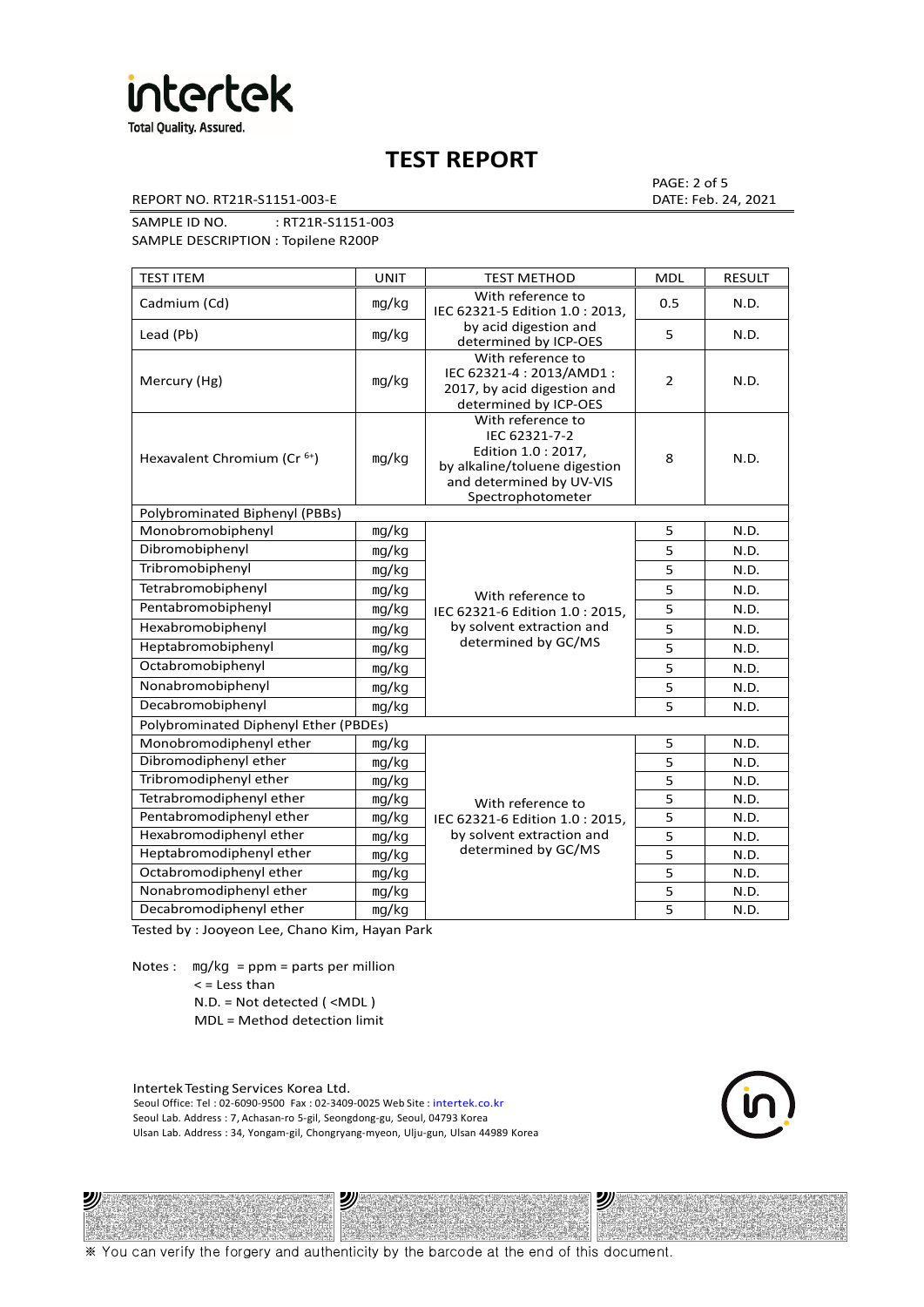

REPORT NO. RT21R-S1151-003-E DATE: Feb. 24, 2021

PAGE: 3 of 5

SAMPLE ID NO. : RT21R-S1151-003 SAMPLE DESCRIPTION : Topilene R200P

| <b>TEST ITEM</b>                     | CAS NO.       | <b>UNIT</b> | <b>TEST METHOD</b>                                      | <b>MDL</b> | <b>RESULT</b> |
|--------------------------------------|---------------|-------------|---------------------------------------------------------|------------|---------------|
| Dibutyl phthalate<br>(DBP)           | $84 - 74 - 2$ | mq/kg       | With reference to<br>IEC 62321-8<br>Edition 1.0 : 2017, | 50         | N.D.          |
| Di(2-ethylhexyl) phthalate<br>(DEHP) | 117-81-7      | mg/kg       |                                                         | 50         | N.D.          |
| Benzyl butyl phthalate<br>(BBP)      | 85-68-7       | mg/kg       | by solvent extraction<br>and determined by<br>GC/MS     | 50         | N.D.          |
| Diisobutyl phthalate<br>(DIBP)       | $84 - 69 - 5$ | mg/kg       |                                                         | 50         | N.D.          |

Tested by : Hayan Park

Notes :  $mq/kg = ppm = parts per million$  $<$  = Less than N.D. = Not detected ( <MDL ) MDL = Method detection limit

\* View of sample as received;-

"



Intertek Testing Services Korea Ltd. Seoul Office: Tel : 02-6090-9500 Fax : 02-3409-0025 Web Site : intertek.co.kr Seoul Lab. Address : 7, Achasan-ro 5-gil, Seongdong-gu, Seoul, 04793 Korea Ulsan Lab. Address : 34, Yongam-gil, Chongryang-myeon, Ulju-gun, Ulsan 44989 Korea

沙



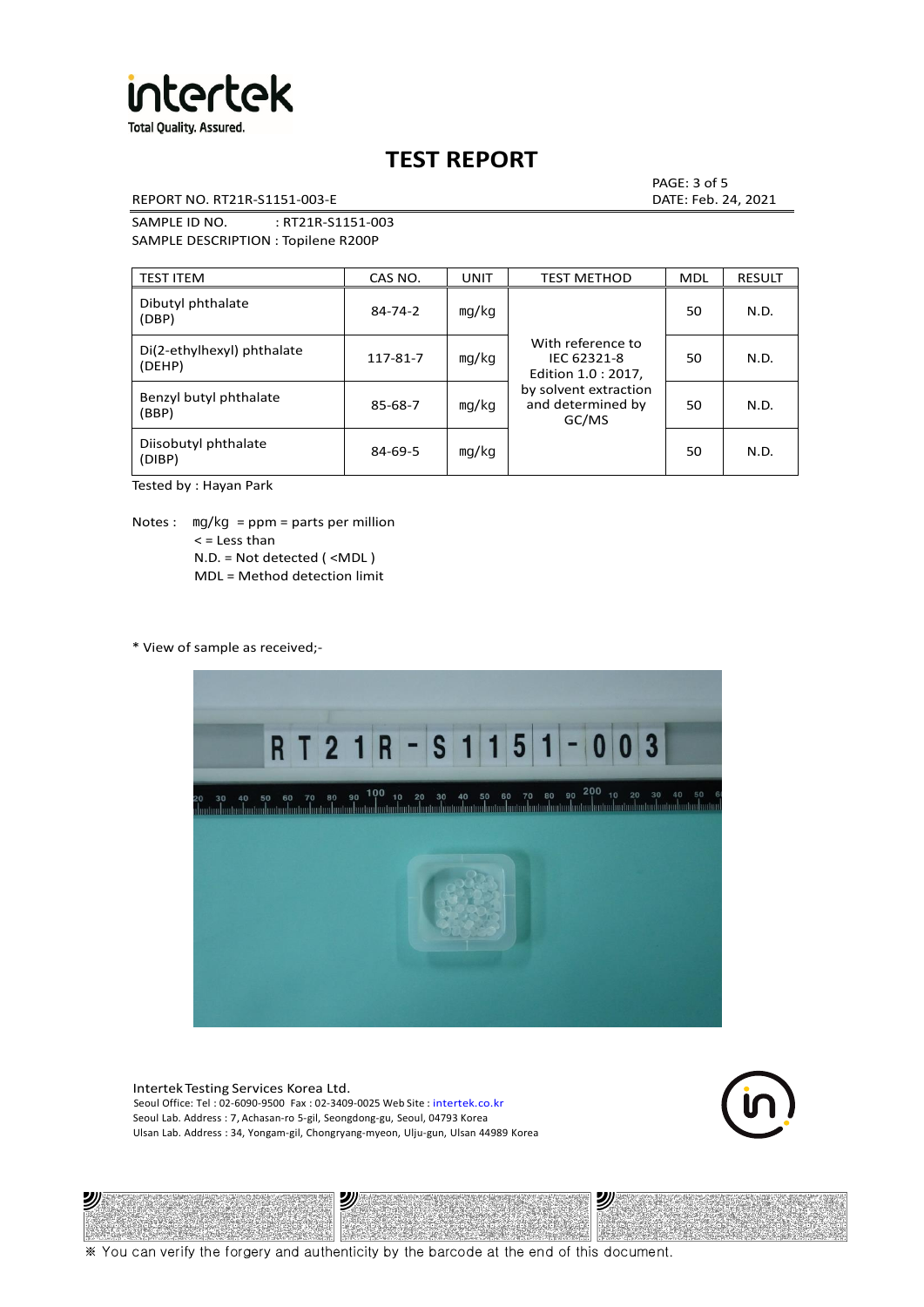

**Total Quality. Assured.** 

# **TEST REPORT**

REPORT NO. RT21R-S1151-003-E DATE: Feb. 24, 2021

PAGE: 4 of 5

SAMPLE ID NO. : RT21R-S1151-003 SAMPLE DESCRIPTION : Topilene R200P



Remarks :

沙

| . د ۱۱۱ تا ۱۰<br>1 : List of appropriate acid : |                                                                     |
|-------------------------------------------------|---------------------------------------------------------------------|
| Material                                        | Acid added for digestion                                            |
| Polymers                                        | $HNO3$ , HCl, HF, H <sub>2</sub> O <sub>2</sub> , H3BO <sub>3</sub> |
| <b>Metals</b>                                   | $HNO3$ , HCl, HF                                                    |
| Electronics                                     | $HNO3$ , HCl, H <sub>2</sub> O <sub>2</sub> , HBF <sub>4</sub>      |
|                                                 |                                                                     |

\*2 : The samples were dissolved totally by pre-conditioning method according to above flow chart.

Intertek Testing Services Korea Ltd. Seoul Office: Tel : 02-6090-9500 Fax : 02-3409-0025 Web Site : intertek.co.kr Seoul Lab. Address : 7, Achasan-ro 5-gil, Seongdong-gu, Seoul, 04793 Korea Ulsan Lab. Address : 34, Yongam-gil, Chongryang-myeon, Ulju-gun, Ulsan 44989 Korea

沙